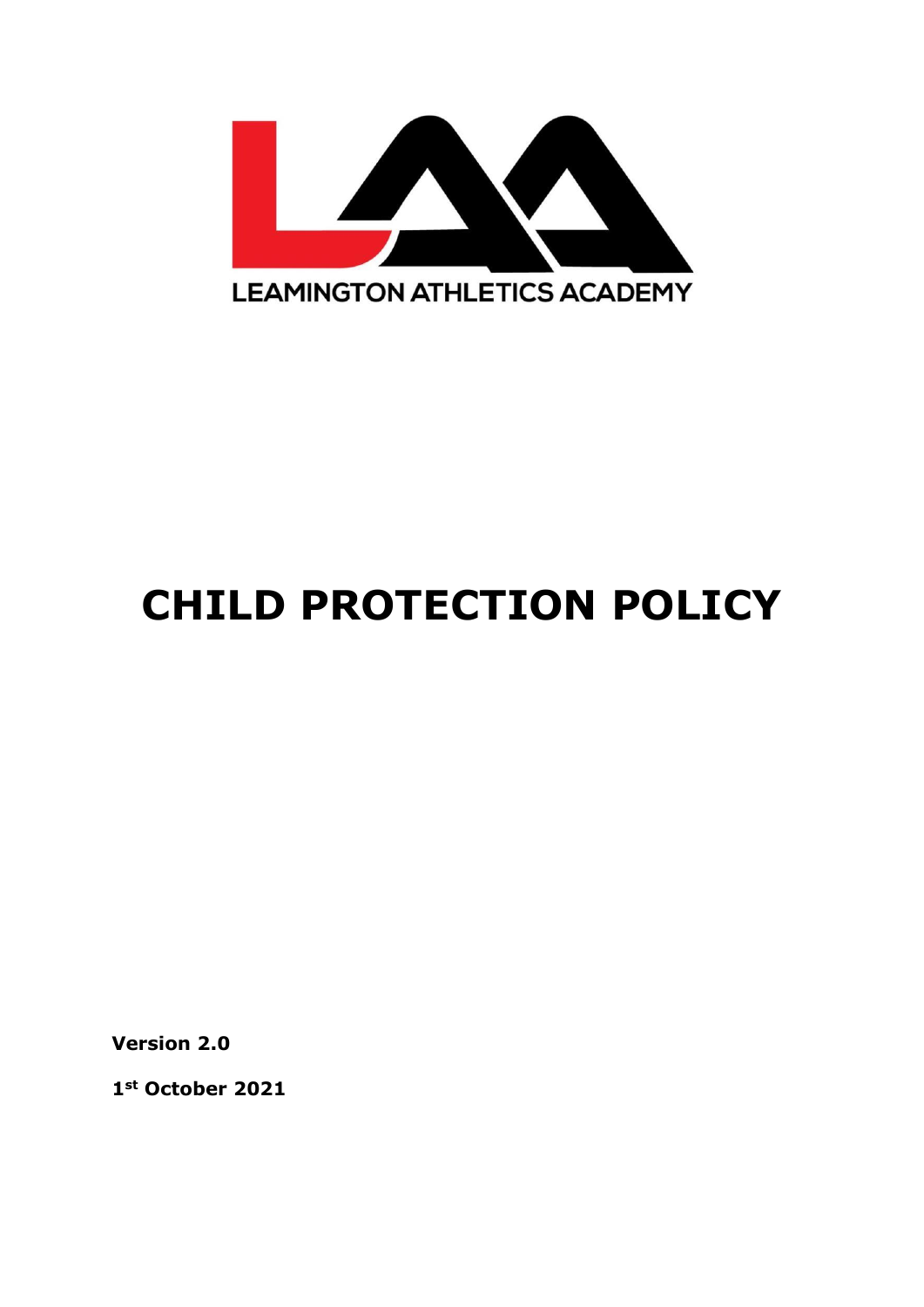# **Version Control**

| <b>Version</b> | <b>Date Effective</b> | <b>Summary of changes</b>                                                                                                 | <b>Reviewed by</b>                                                                                          |
|----------------|-----------------------|---------------------------------------------------------------------------------------------------------------------------|-------------------------------------------------------------------------------------------------------------|
| 1.0            | March 2018            | Creation of Child Protection<br>Policy                                                                                    | Rachel<br>Berney<br>(Head Coach), Peter<br>Frazier, LAA Welfare<br>Officer                                  |
| 2.0            | October 2021          | Housekeeping<br>changes,<br>revisions to reflect expansion<br>of club activities, review<br>against UKA / EA policies etc | Rachel<br>Berney<br>(Head Coach), David<br>Wilks<br>(Athlete<br>Welfare<br>Mentor<br>$\sqrt{ }$<br>Officer) |
|                |                       |                                                                                                                           |                                                                                                             |
|                |                       |                                                                                                                           |                                                                                                             |
|                |                       |                                                                                                                           |                                                                                                             |
|                |                       |                                                                                                                           |                                                                                                             |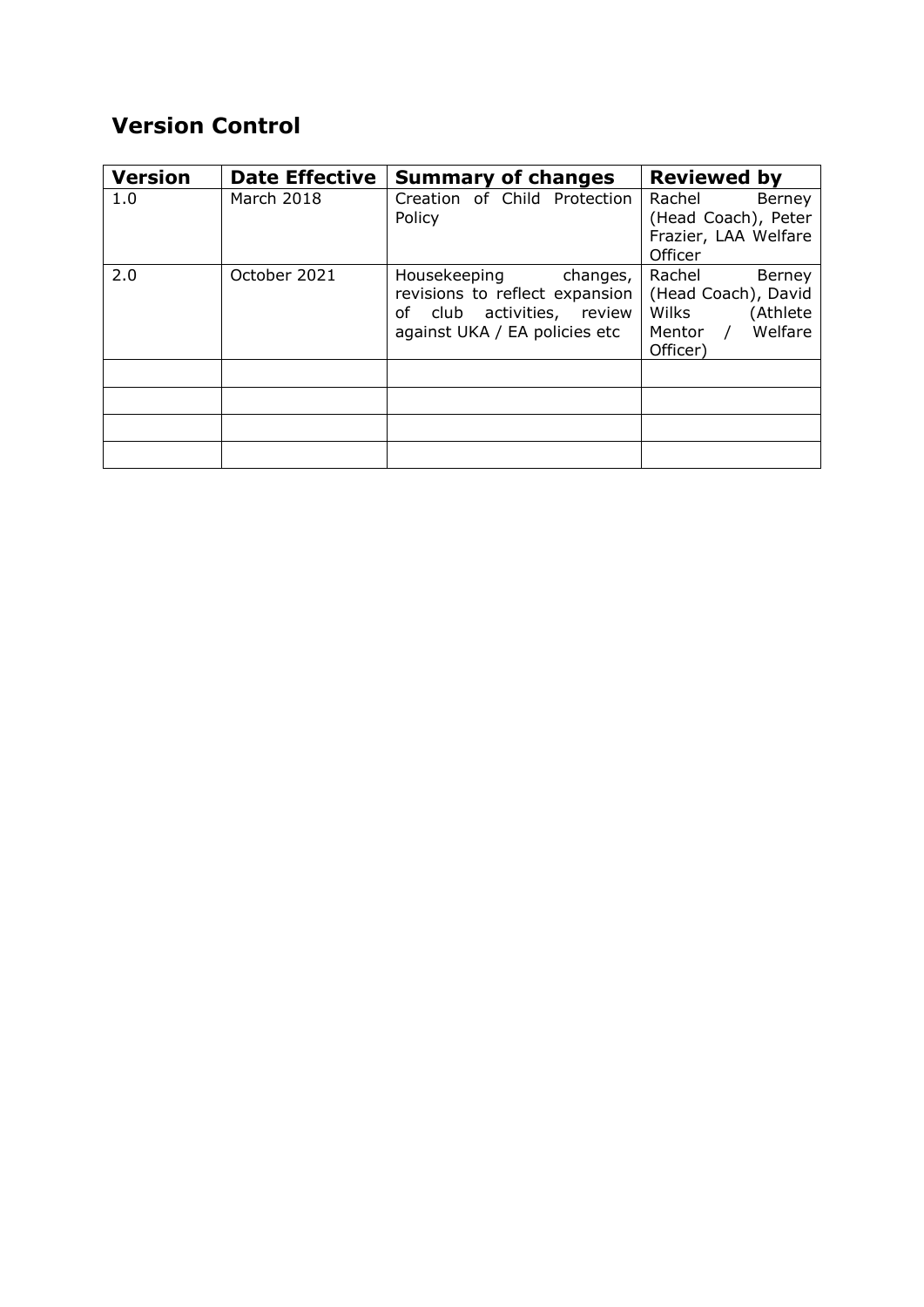## **1 Child Protection Policy**

All children and young athletes (as defined as a person under the age of 18 in the Childrens Act 1989) participating in athletics at Leamington Athletics Academy (LAA) are entitled to do so in an enjoyable and safe environment, where their rights are respected, and their needs met. LAA has a moral and legal obligation to ensure that everyone involved with the club play their part to safeguard and protect children from harm.

#### 1.1 Policy Statement

The aim of the Child Protection policy is to promote good practice, providing children and young people with appropriate safety/protection whilst in the care of LAA. LAA coaches (including sports leaders) and volunteers involved with LAA are collectively committed to protecting all children and young people in our care from poor practice, abuse and exploitation.

LAA is committed to devising and implementing policies, so all involved in the club accept their responsibilities to safeguard children and young people from harm and abuse. This means to follow procedures to protect children and report any concerns about their welfare to appropriate authorities.

This policy operates in conjunction with the relevant government policies and legislation regulating the protection of children and young people. Where necessary, we will work with appropriate external partners to ensure best practice is implemented and maintained.

#### 1.2 Application

Safeguarding and protecting children and young people is everyone's responsibility, not just the obligation of LAA's head coaches. This policy therefore applies to all those who work or volunteer with LAA.

Those who work with children / young people as part of LAA activities will be recruited with regard to their suitability for the role, will be subject to the appropriate checks and will be provided with guidance and/or training in good practice and child protection procedures

#### 1.3 Monitor and review the policy and procedures

The Child Protection policy will be reviewed every 3 years, or following a major change in the organisation or in relevant legislation occurs. Responsibility for review sits with the LAA Welfare Officer(s) and LAA Head Coaches.

Progress, challenges, difficulties, achievements gaps and areas requiring change will be discussed with LAA's Head Coaches and management.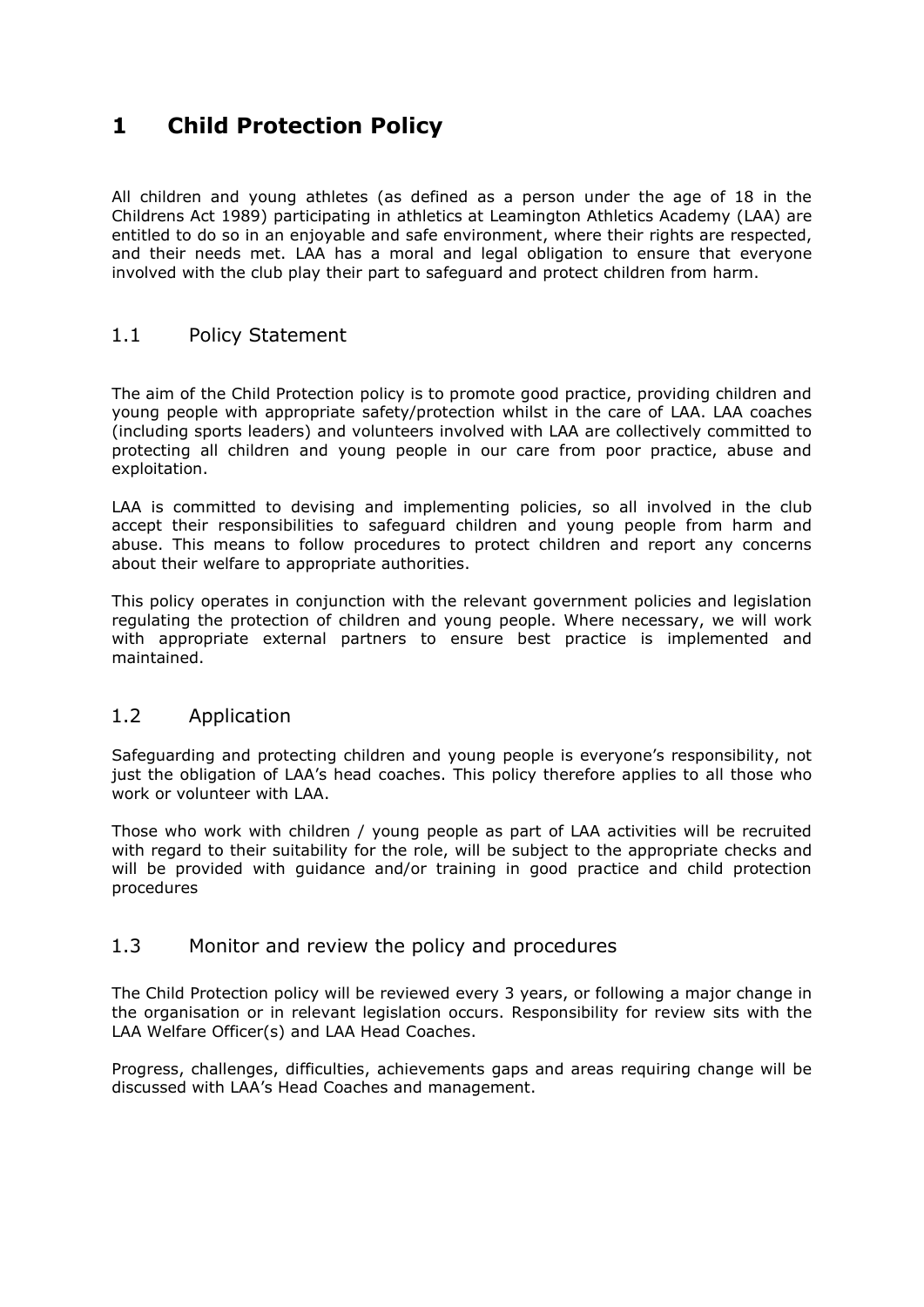## **2 Key Principles**

To provide children with the best possible experience and opportunities as part of LAA, this policy is based on the following key principles, with all coaches, volunteers and individuals involved in LAA expected to adhere to these principles.

- The welfare of the child or young person is paramount
- All children / young people, whatever their age, culture, ability, gender, language, racial origin, religious belief and/or sexual identity should be able to participate in athletics at LAA in a fun and safe environment
- The protection and wellbeing of children and young people in our care is everyone's responsibility
- All reasonable steps will be taken to protect children / young people from harm, discrimination, and degrading treatment and to respect their rights, wishes and feelings
- All suspicions and allegations of poor practice or abuse will be taken seriously and responded to swiftly and appropriately
- All those who work or volunteer with LAA and who work with children / young people will be recruited with regard to their suitability for that responsibility, will be subject to the appropriate checks and will be provided with guidance and/or training in good practice and child protection procedures. Further detail can be found in Appendix 3.
- Will work in partnership with parents and children / young people and other organisations where required is the best way to ensure the protection of children and young people in the care of LAA.

#### 2.1 Implementation of Key Principles

To implement this policy and make sure all children and young people in the care of LAA are kept safe, everyone involved with LAA will

- Make athletics at LAA fun and enjoyable: promote fairness, confront and deal with bullying and challenge / change poor practice
- Treat all children and young people equally and with respect and dignity, putting the welfare of children and young people first in all circumstances.
- Promote an environment where all concerns can be raised without fear of victimisation or reprisal
- Appoint a club Welfare Officer and ensure all who work with / for LAA attend a relevant child safeguarding training course every 3 years
- All coaches (including sports leaders) and volunteers will work in an open environment encouraging open and transparent communication. They will avoid private or unobserved situations.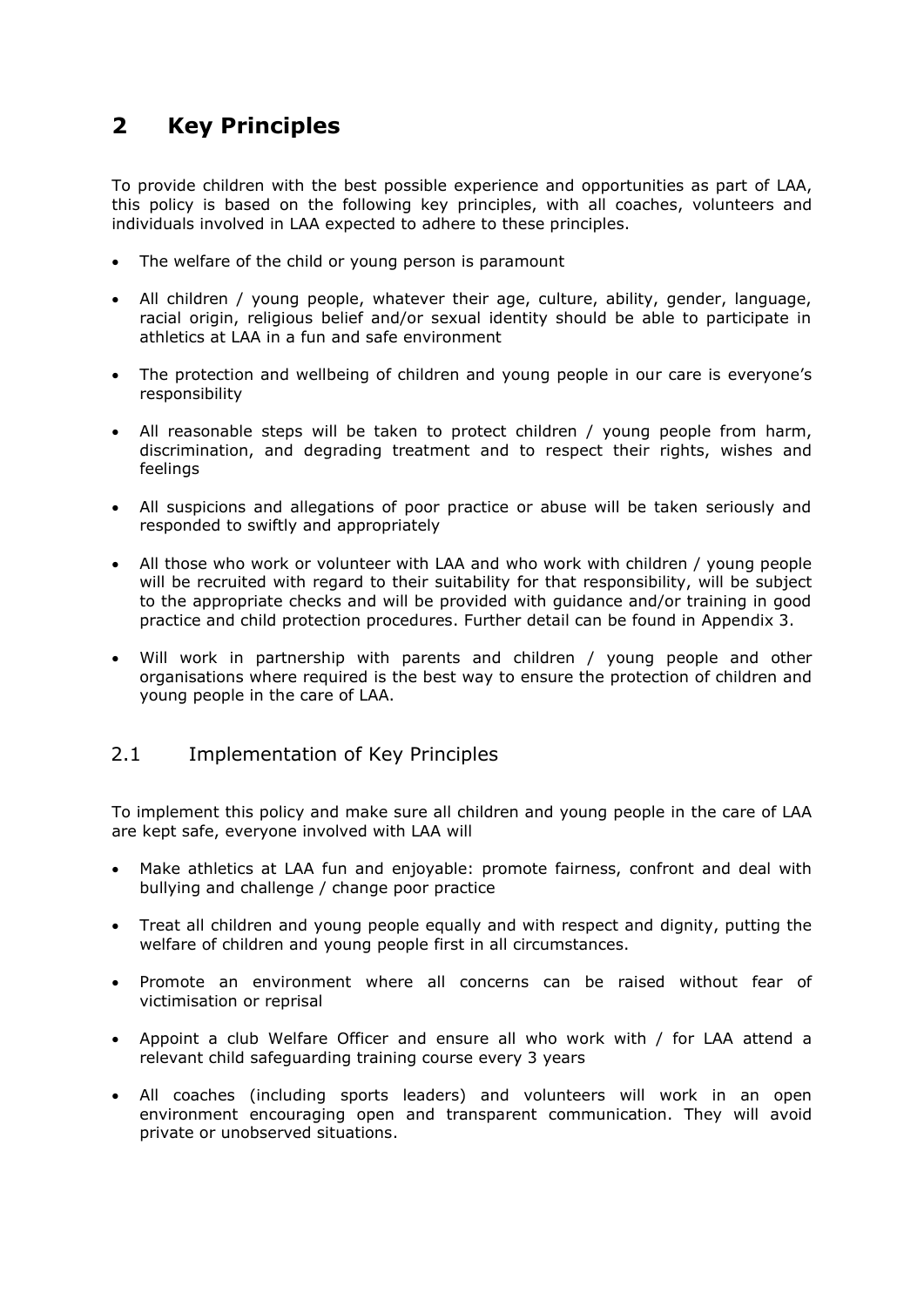- All coaches will maintain a safe and appropriate distance with our young athletes (children and young people).
- Unnecessary physical contact with children and young people in the care of LAA will be avoided. Where any form of manual/physical support is required, it should be provided openly, transparently and with the consent of the child or young person. Physical contact can be appropriate so long as it is neither intrusive, disturbing nor secretive and the child or young person's consent has been given
- All involved with LAA will be expected to act as an excellent role model and includes not smoking or drinking alcohol in the company of children young people
- All feedback will be enthusiastic and constructive, avoiding solely negative criticism
- Child and young person welfare will not be sacrificed for LAA or personal achievement. The developmental needs and capacity of the child and young person will come first. This means avoiding excessive training or competition and not pushing them against their will
- Written parental consent will be secured for LAA to act in loco parentis in relation to permission for emergency first aid and / or other medical treatment should the need arise
- A written record of any injury that occurs will be kept by LAA, along with details of any treatment given. These may be shareable with parents / carers and any other agencies as may be required.
- Parents / carers will be involved wherever possible and encouraged to take responsibility for their own child / young person where supervision is required e.g., competitions, changing rooms etc. Where groups are requiring LAA supervision e.g., LAA trips / events, supervision should be undertaken by a mix of coaches and parents whenever possible
- Where a child or young person is accidently hurt, seems distressed in any manner, and/or if the young person misunderstands or misinterprets something you have done, any such incident will be reported to the Head Coach(es) as soon as possible and a written note made. Parents / carers will be informed of the incident.

#### **Protection outside of standard training sessions**

- Written parental consent must be requested where LAA coaches / volunteers are required to transport young people in their cars. Transport should only be carried out with the full understanding and consent of the parent/care and the young person involved.
- Written parental consent must be requested for any significant travel arrangements e.g., overnight stays or LAA events such as the LAA residential trip
- Where mixed teams are taken away, they should always be accompanied by a male and female member of staff
- Adults are not permitted to enter a young person's room or invite young people to their rooms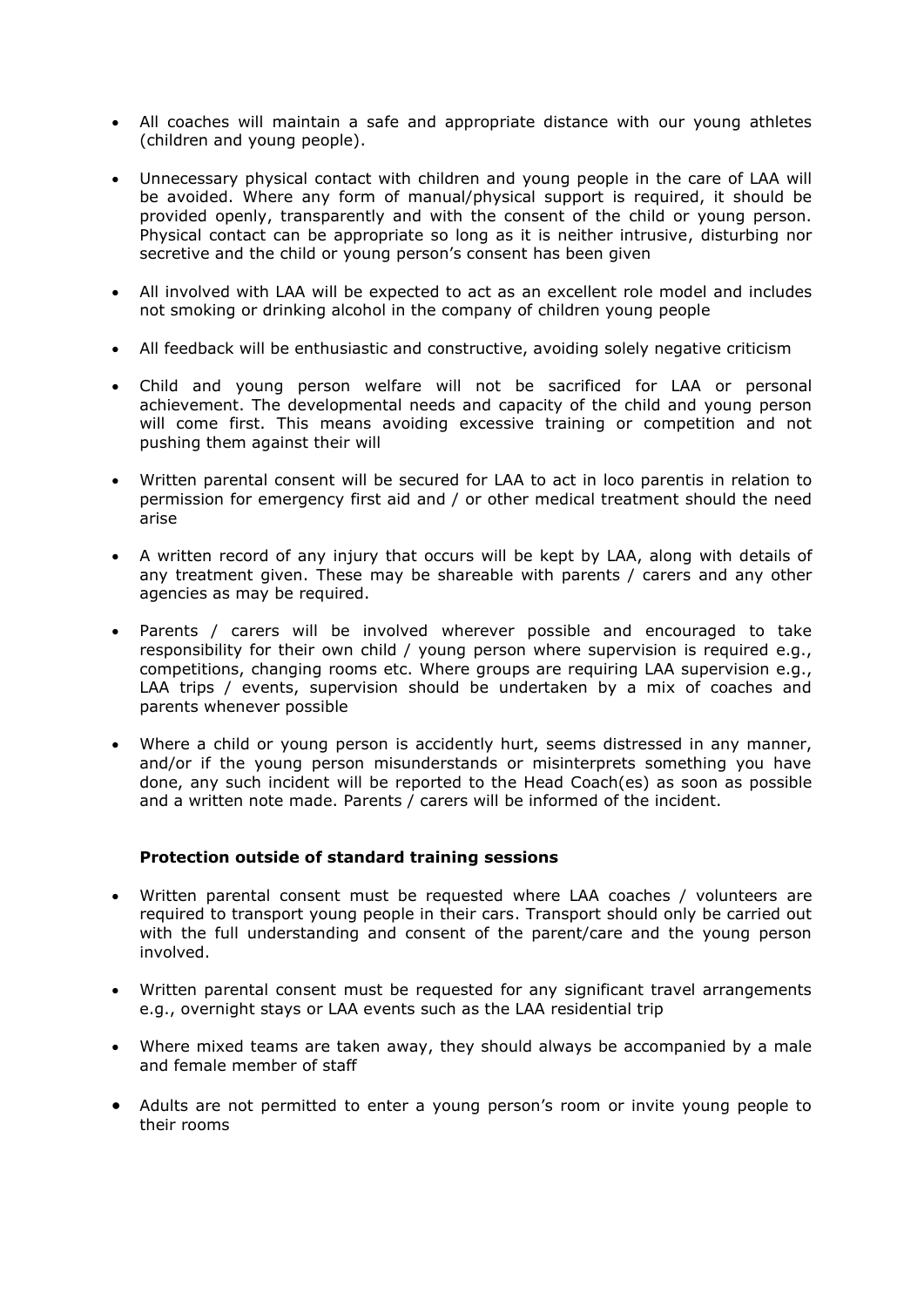#### **2.2 Poor Practice to be avoided**

For the avoidance of doubt, the following are considered as poor practice and should be avoided by all who work for and with LAA:

- Unnecessarily spending excessive amounts of time alone with children and young people away from others
- Taking children and young people alone in a car on journeys, however short
- Taking children and young people to your home where they will be alone with you
- Sharing a room with a child or young person
- Engaging in rough, physical or sexually provocative games, including horseplay
- Allowing or engaging in inappropriate touching of any form
- Allowing a child or young people to use inappropriate language unchallenged
- Making sexually suggestive comments to a child or young person, even in fun
- Reducing a child or young person to tears as a form of control
- Allow allegations made by a child or young person to go unchallenged, unrecorded or not acted upon
- Do things of a personal nature that the child or young person can do for themselves

## **3 Types of concern**

This policy addresses the following forms of harm, with more information set out in the following sub sections

- Practice Concerns
- Wellbeing Concerns
- Child Abuse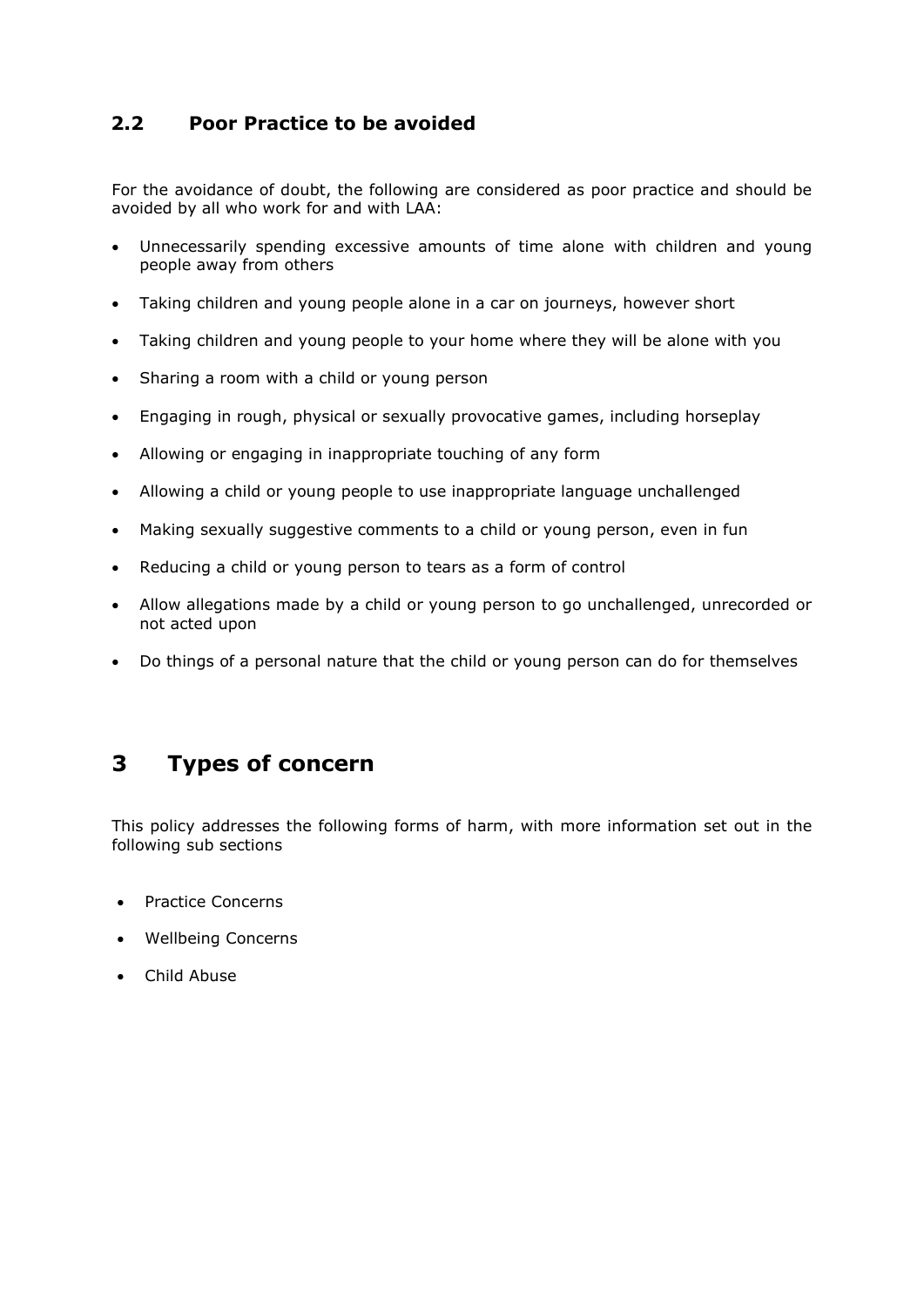#### **3.1 Practice Concerns**

A practice concern is a behaviour that falls short of abuse, but which nevertheless harms or places a child / young person at risk or has a negative / adverse effect on the safety or well-being of children.

It includes any behaviour, act, omission by those working with and for LAA that may contravene this policy and in particular, Codes of Conduct.

This policy promotes healthy and positive relationships with those in the care of LAA. This policy also therefore addresses any practice that may be considered an abuse of a position of trust.

Further examples of practice concerns may include (as per the UKA Child Safeguarding Policy) but are not restricted to:

- Coaches (including sports leaders) and volunteers who continually break rules, ignore best practice guidelines or breach LAA's code of conduct
- Individuals engaging in behaviours and practices that are known to be risk factors in cases of abuse
- Continuing with a session or activity where there is heightened risk to the group or athletes' wellbeing and safety
- Coaches leading activities for which they are not trained, insured or licensed
- A coach / volunteers not responding appropriately to a child wellbeing or protection concern

#### **3.2 Wellbeing Concerns**

It is acknowledged that participation in sports can support and promote a child's / young person's wellbeing. Those individuals working with / for LAA are often significant roles models and trusted people in the lives of children and young people. They are therefore well placed to identify when a child's / young person's wellbeing is, or at risk of, being adversely affected and therefore able to act in the child or young person's best interest.

Where wellbeing concerns are identified, these should be reported to the LAA Welfare officer and LAA Head Coaches. Concerns might include:

- The revealing that a child or young person is worried, anxious or upset about something either within or outside of LAA
- A change in behaviour, demeanour or developmental progress
- Concerns over the impact of a particular incident or event
- Concerns for physical or mental health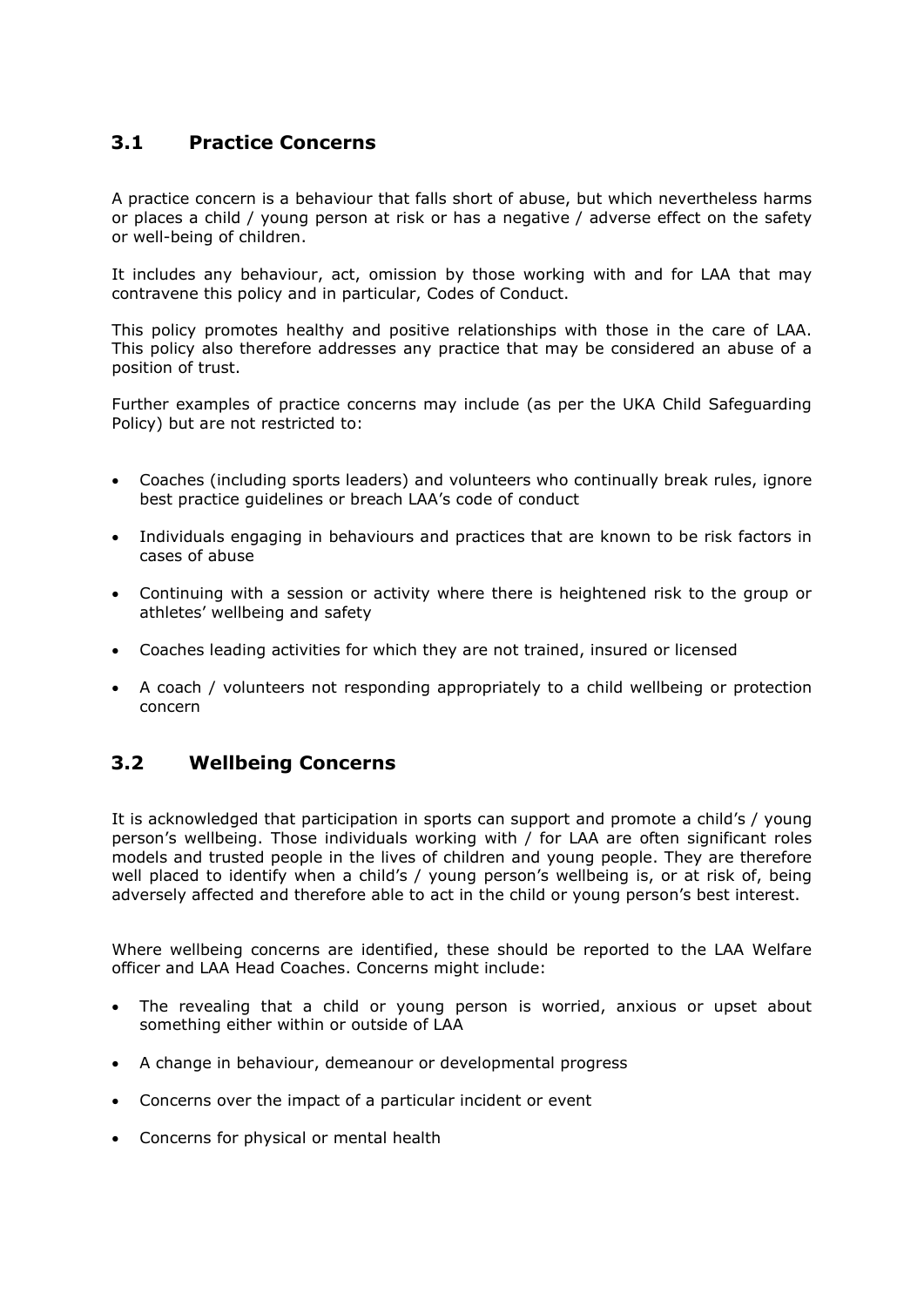#### **3.3 Child Abuse**

Child abuse is any form of physical, emotional or sexual mistreatment or lack of care that leads to injury or harm. It commonly occurs within a relationship of trust or responsibility and is an abuse of power or a breach of trust. Abuse can happen to a child or young person regardless of their age, gender, race or ability.

There are four main types of abuse: **physical abuse, sexual abuse, emotional abuse and neglect.** The abuser may be a family member, someone the young person encounters in residential care or in the community, including sports and leisure activities. Any individual may abuse or neglect a young person directly or may be responsible for abuse because they fail to prevent another person harming the young person.

Abuse in all forms can affect a young person at any age. The effects can be so damaging that if not treated may follow the individual into adulthood

Young people with disabilities may be at increased risk of abuse through various factors such as stereotyping, prejudice, discrimination, isolation and a powerlessness to protect themselves or adequately communicate that abuse had occurred.

Further detail on the four types of abuse can be found in Appendix 1.

#### **3.4 Use of Photographic/Filming Equipment at LAA**

There is evidence that some people have used sporting events as an opportunity to take inappropriate photographs or film footage of young people. All coaches, sports leaders and volunteers should be vigilant and any concerns should be reported to the LAA Welfare Officer (s).

All parents and performers should be made aware when coaches use video equipment as a coaching aid and written parental / carer consent should be obtained for the use of any imagery etc

## **4 Responding to Suspicions and Allegations**

It is not the responsibility of anyone working with or for LAA to decide whether or not child abuse has taken place. There is however a responsibility to act on any concerns through contact with the appropriate authorities so that they can then make inquiries and take necessary action to protect the young person.

This applies **BOTH** to allegations/suspicions of abuse occurring within LAA and to allegations/suspicions that abuse is taking place elsewhere.

More detail on how to respond to allegations or suspicion of abuse can be found in Appendix 2.

**In all cases if you are not sure what to do, you access further advice by calling the NSPCC hotline on 0808 800 5000**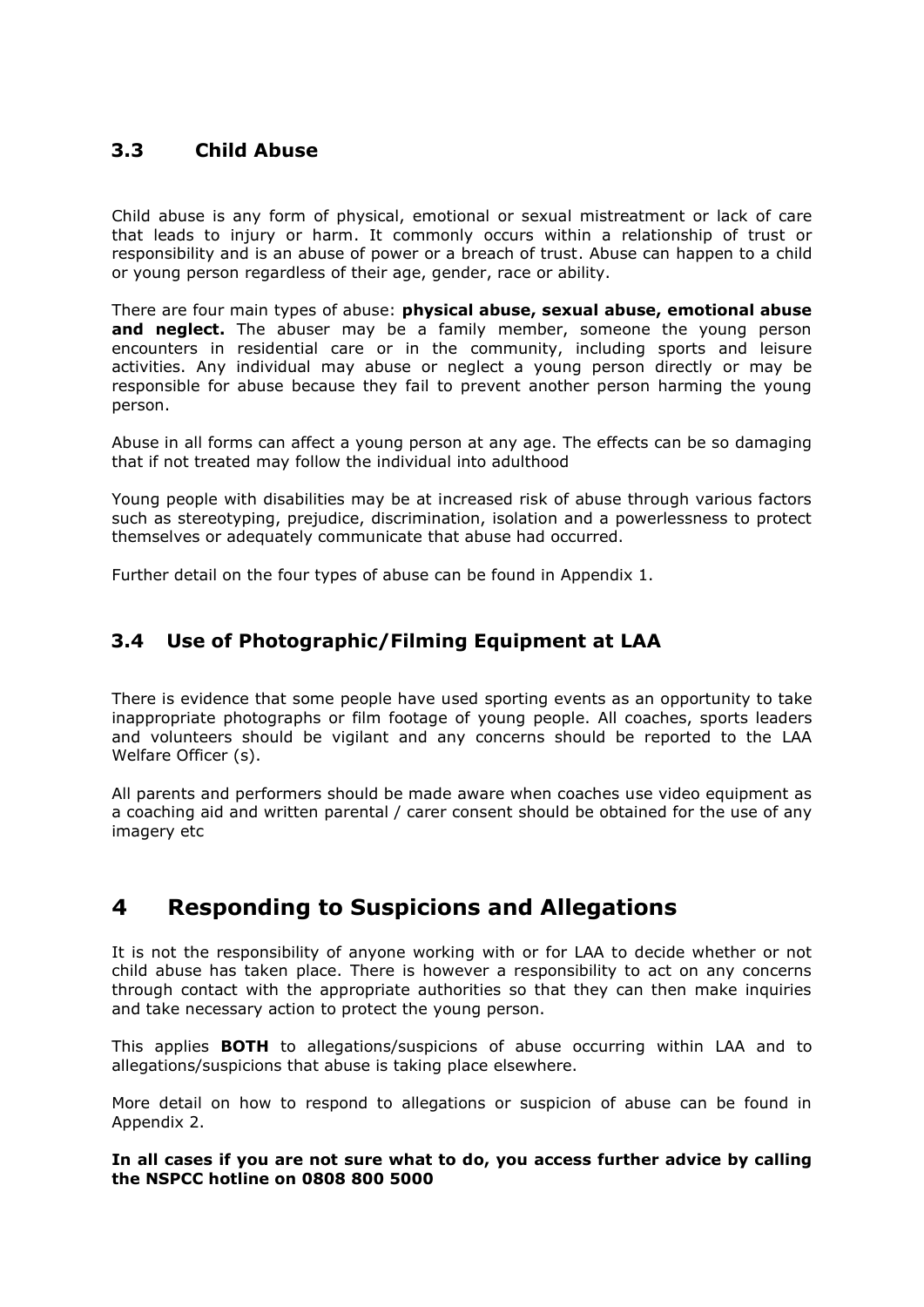#### **4.1 Confidentiality**

Every effort will be made to ensure that confidentiality is maintained for all concerned. Information should be handled and disseminated on a 'need to know' basis only. This includes the following people:

- LAA Welfare Officer(s)
- LAA Head Coach(es)
- The parents of the child
- The person making the allegation
- Social Services/police
- UK Athletics Welfare Officer
- The alleged abuser (and parents if the alleged abuser is a child)

Advice should be sought from social services on the approach of any alleged abuser. All information should be stored in a secure place with limited access to designated people, in line with data protection laws.

#### **4.2 Internal Inquiries and Suspension**

The LAA welfare officer(s) in conjunction with the Head Coach(es) will make an immediate decision about whether any individual accused of abuse should be temporarily suspended pending further police and social services inquiries

Irrespective of the findings of the social services or police inquiries, LAA will assess all individual cases to decide whether a member of staff or volunteer can be reinstated and how this can be sensitively handled. This may be a difficult decision; especially where there is insufficient evidence to uphold any action by the police. In such cases, LAA will reach a decision based upon the available information which could suggest that on the balance of probability, it is more likely than not that the allegation is true. The welfare of the child should remain of paramount importance throughout.

## **5 Recruiting to work with/for LAA**

It is important that all reasonable steps are taken to prevent unsuitable people from working with children. This applies equally to paid staff and volunteers, both full and part time. To ensure unsuitable people are prevented from working with children and young people, LAA will take the following steps when recruiting:

- Controlling access to children and young people.
- Ensure appropriate interview and induction processes are followed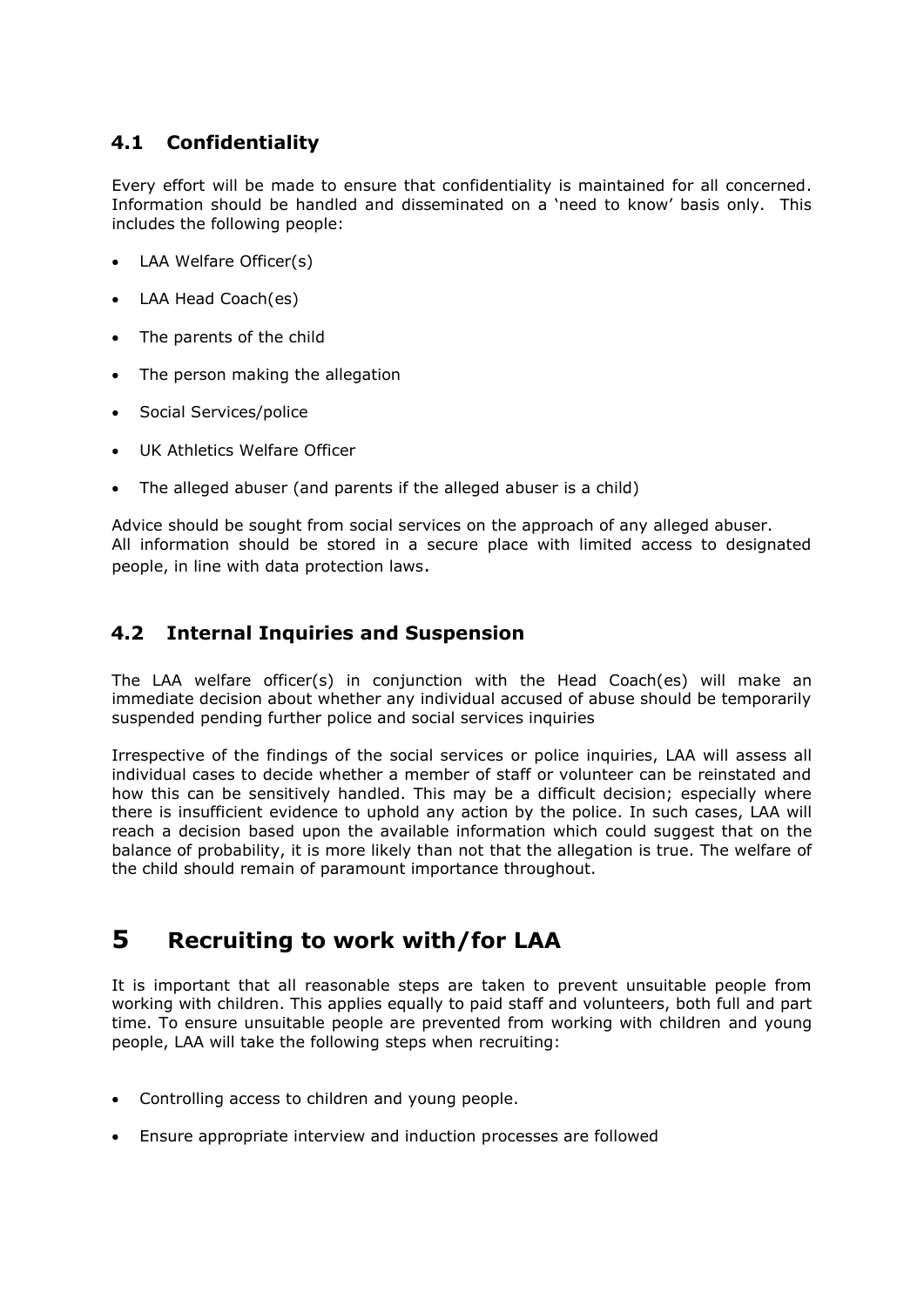• Ensure that all individuals working for / with LAA are appropriately trained and DBS checked

Further detail on the above points can be found in Appendix 3.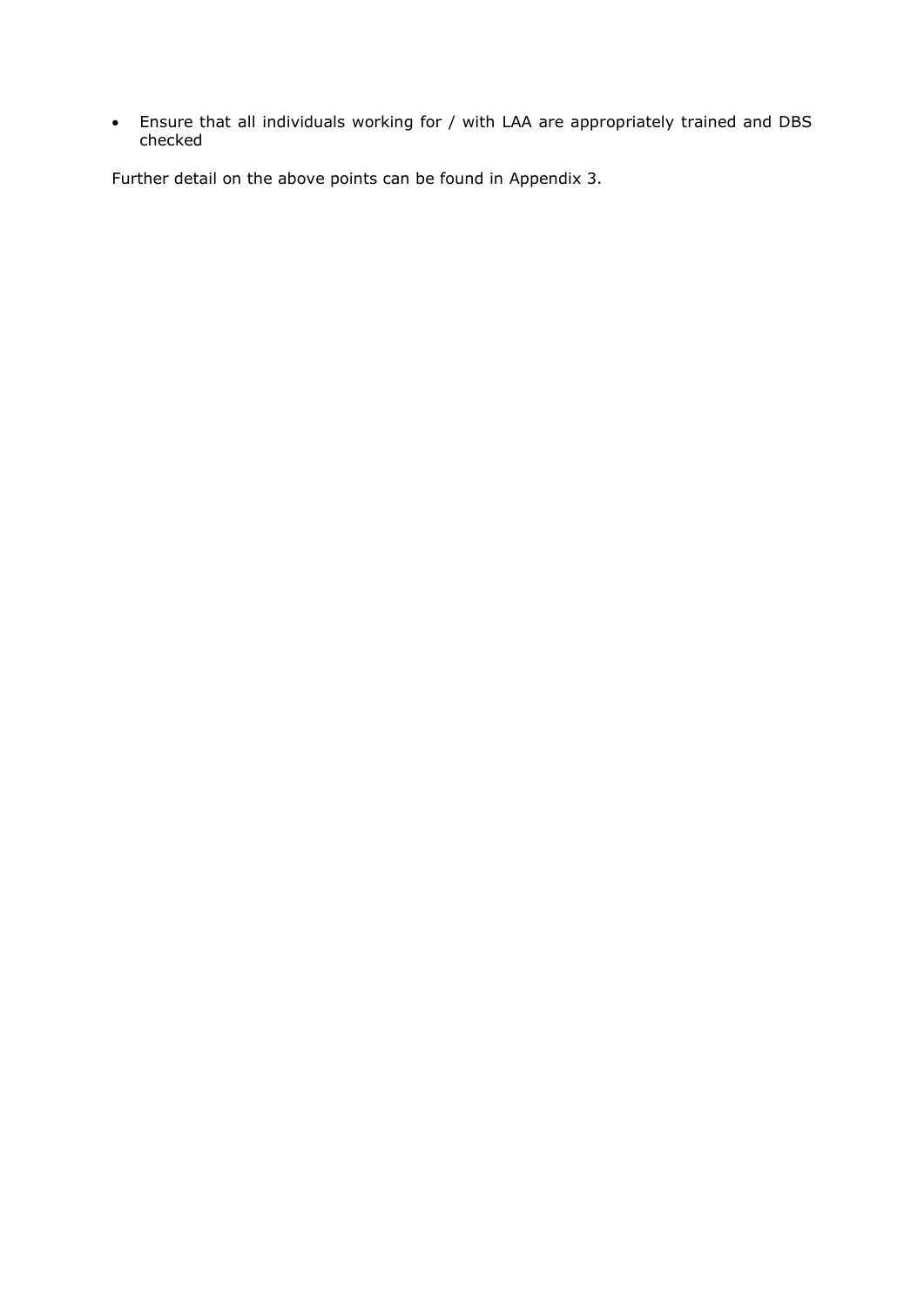## **Appendix 1: Child Abuse: Further Information**

There are four main types of abuse: **physical abuse, sexual abuse, emotional abuse and neglect.** The abuser may be a family member, someone the young person encounters in residential care or in the community, including sports and leisure activities. Any individual may abuse or neglect a young person directly or may be responsible for abuse because they fail to prevent another person harming the young person.

#### **1.1 Types of Child Abuse**

**Physical Abuse:** where adult(s) physically hurt or injure a child or young person e.g., hitting, shaking, throwing, poisoning, burning, biting, scalding, suffocating, drowning. Giving child, or young people, alcohol or inappropriate drugs would also constitute child abuse.

This category of abuse can also include when a parent/carer reports non-existent symptoms or illness or deliberately causes ill health in a young person they are looking after. This is call Munchausen's syndrome by proxy.

In an athletics situation, physical abuse may occur when the nature and intensity of training disregards the capacity of the child's immature and growing body to cope with that training.

• **Emotional Abuse:** the persistent emotional ill treatment of a child or young person, likely to cause severe and lasting adverse effects on the child's or young person's emotional development. It may involve telling a child or young person that they are useless, worthless, unloved, inadequate or valued in terms of only meeting the needs of another person. It may feature expectations of children and young people that are not appropriate to their age or development. It may cause a child or young person to be frightened or in danger by being constantly shouted at, threatened or taunted which may make the child or young person frightened or withdrawn.

Ill treatment of children and young people, whatever form it takes, will always feature a degree of emotional abuse.

Emotional abuse in sport may occur when the young person is constant criticised, given negative feedback, expected to perform at levels that are above their capability. Other forms of emotional abuse could take the form of name calling and bullying.

• **Bullying** may come from another child, young person or an adult. Bullying is defined as deliberate hurtful behaviour, usually repeated over a period of time, where it is difficult for those bullied to defend themselves. There are four main types of bullying.

It may be:

• physical (e.g., hitting, kicking, slapping),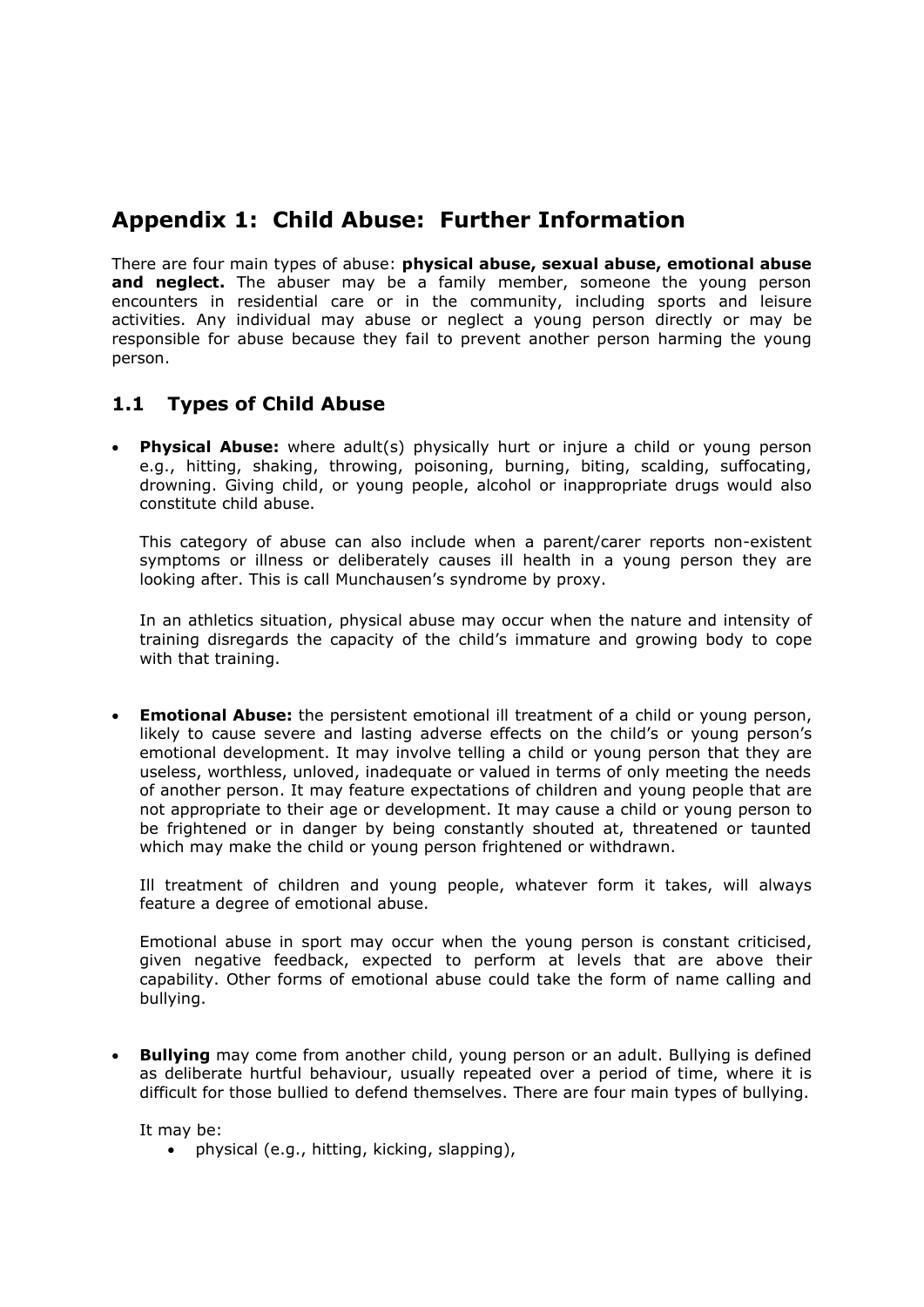- verbal (e.g., racist or homophobic remarks, name calling, graffiti, threats, abusive text messages),
- emotional (e.g., tormenting, ridiculing, humiliating, ignoring, isolating form the group), or
- sexual (e.g., unwanted physical contact or abusive comments).

In sport, bullying may also arise when a parent or coach pushes the child or young person too hard to succeed, or a rival athlete or official uses bullying behaviour.

**Neglect** occurs when an adult(s) fails to meet the child or young person's basic physical and/or psychological needs, to an extent that is likely to result in serious impairment of the child's or young person's health or development. For example, failing to provide adequate food, shelter and clothing, failing to protect from physical harm or danger, or failing to ensure access to appropriate medical care or treatment. Refusal to give love, affection and attention can also be a form of neglect.

Neglect in sport could occur when a coach does not keep the child or young person safe or exposing them to undue cold/heat or unnecessary risk of injury.

• **Sexual Abuse** occurs when adult(s) (male and female) use children to meet their own sexual needs. This could include full sexual intercourse, masturbation, oral sex, anal intercourse and fondling. Showing children and young people pornography or talking to them in a sexually explicit manner are also forms of sexual abuse.

In sport, activities which might involve physical contact with children and young people could potentially create situations where sexual abuse may go unnoticed. Also, the power of the coach over young athletes, if misused, may lead to abusive situations developing.

#### **1.2 Indicators of Abuse**

Even for those experienced in working with child abuse, it is not always easy to recognise a situation where abuse may occur or has already taken place. Most people are not experts in such recognition, but indications that a child is being abused may include one or more of the following:

- unexplained or suspicious injuries such as bruising, cuts or burns, particularly if situated on a part of the body not normally prone to such injuries
- an injury for which an explanation seems inconsistent
- the child or young person describes what appears to be an abusive act involving them
- another child or young person or adult expresses concern about the welfare of a young person
- unexplained changes in a child or young person's behaviour, e.g., becoming very upset, quiet, withdrawn or displaying sudden outbursts of temper
- inappropriate sexual awareness
- engaging in sexually explicit behaviour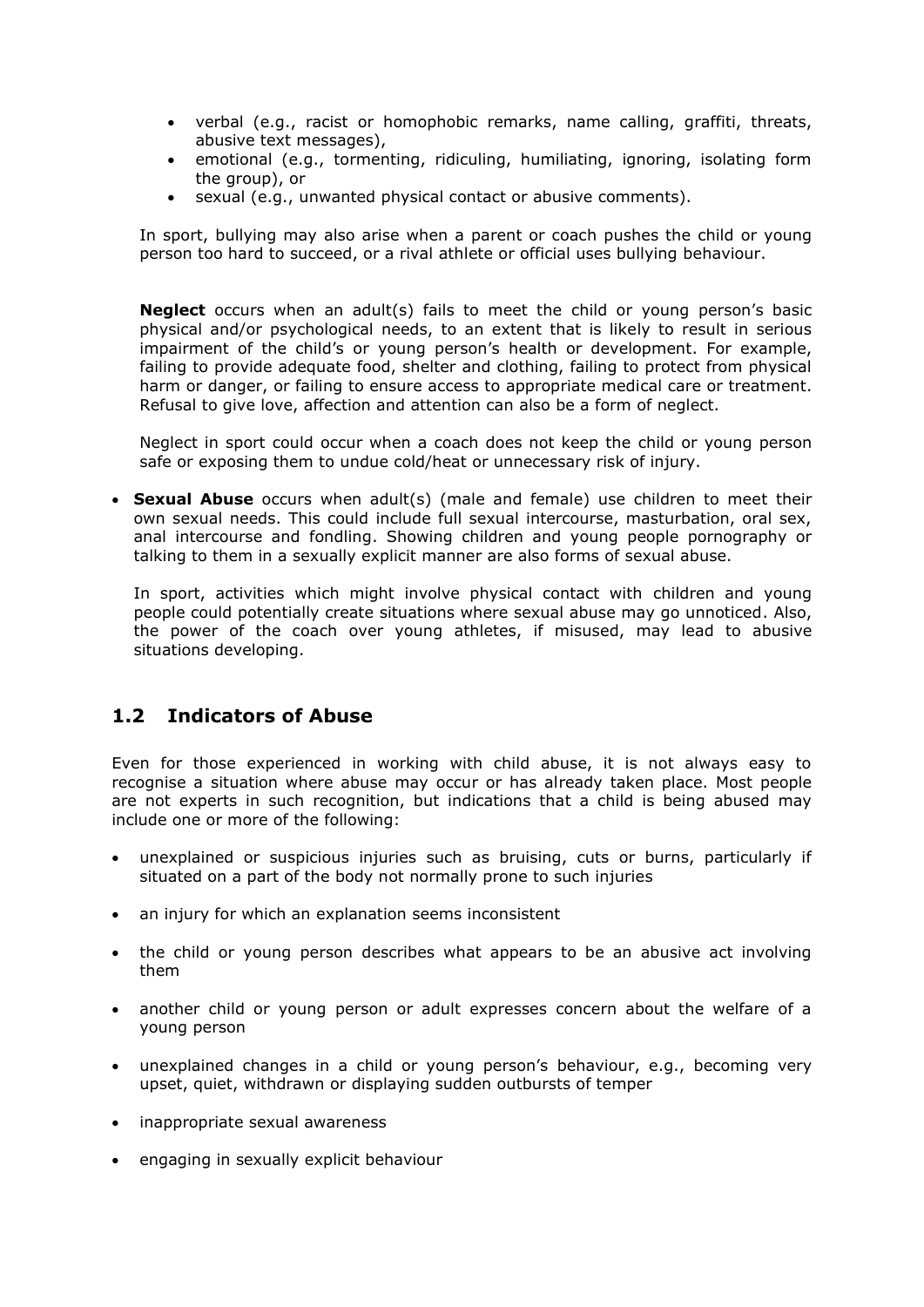- distrust of adults, particularly those whom a close relationship would normally be expected
- difficulty in making friends
- being prevented from socialising with others
- displaying variations in eating patterns including over-eating or loss of appetite
- losing weight for no apparent reason
- becoming increasingly dirty or unkempt

Signs of bullying include:

- behavioural changes such as reduced concentration and/or becoming withdrawn, clingy, depressed, tearful, emotionally up and down, reluctance to go training or competitions
- an unexplained drop off in performance
- physical signs such as stomach aches, headaches, difficulty in sleeping, bed wetting, scratching and bruising, damaged clothes, bingeing e.g., on food, alcohol or cigarettes
- a shortage of money or frequent loss of possessions

It must be recognised that the above list is not exhaustive, but also that the presence of one or more of the indications is not proof that abuse is taking place. It is **NOT** the responsibility of those working in and for LAA to decide that child abuse is occurring.

It **is** their responsibility to act on any concerns.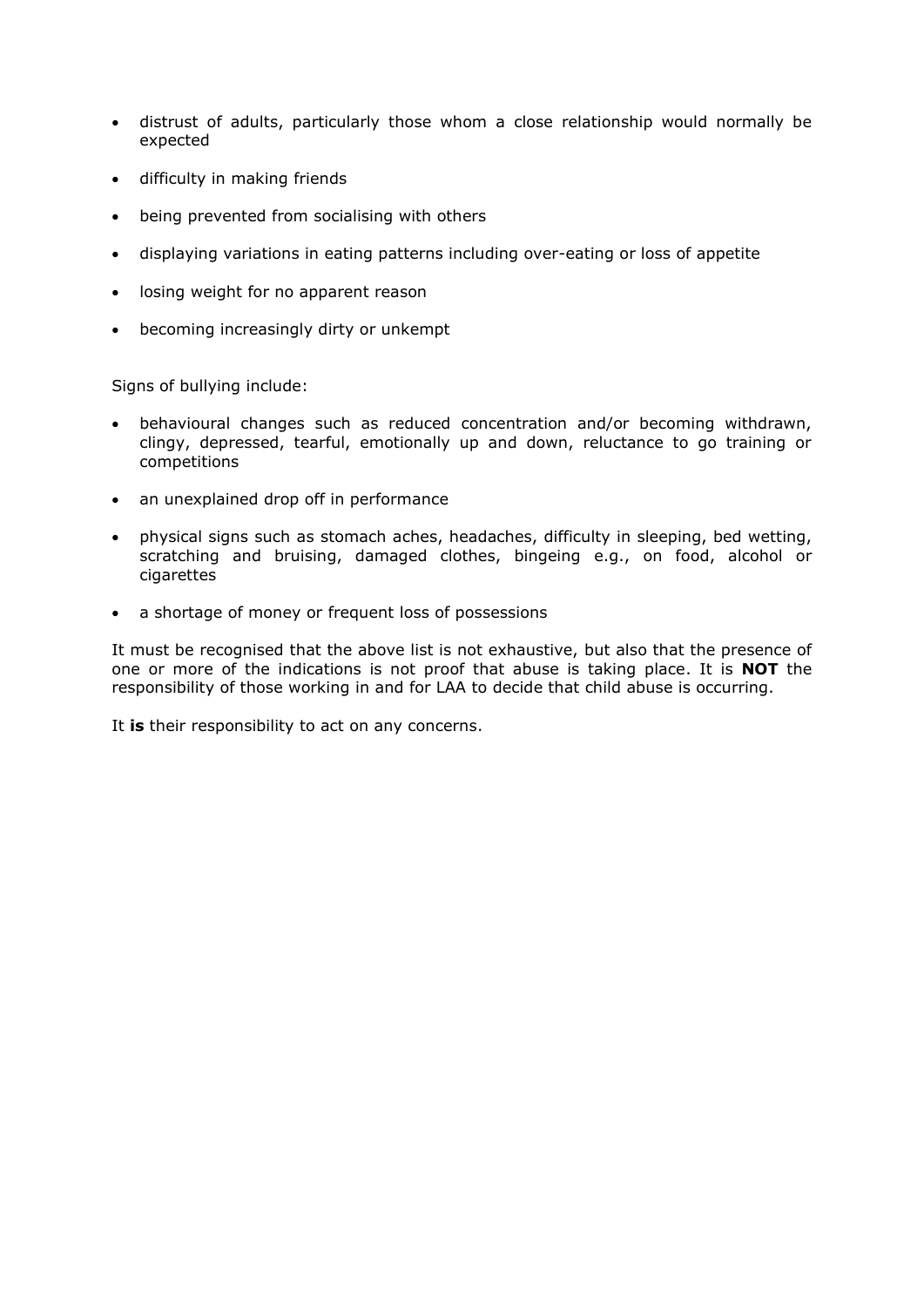#### **Appendix 2: Additional Information regarding the receipt and reporting of possible abuse**

#### **2.1 Receiving Evidence of Possible Abuse**

We may become aware of possible abuse in various ways. We may see it happening, we may suspect it happening because of signs such as those listed in Appendix 1 of this document or it may be reported to us by someone else or directly by the young person affected.

In the last of these cases, it is particularly important to respond appropriately. If a child or young person says or indicates that they are being abused, you should:

- **stay calm** so as not to frighten the child or young person
- **reassure** the child or young person that they are not to blame and that it was right to tell
- **listen** to the child or young person, showing that you are taking them seriously
- **keep questions to a minimum** so that there is a clear and accurate understanding of what has been said. The law is very strict and child abuse cases have been dismissed where it is felt that the child has been led or words and ideas have been suggested during questioning. Only ask questions to clarify
- **inform** the child or young person that you must inform other people about what they have told you. Tell the child or young person that this is to help stop the abuse continuing.
- safety of the child is paramount. If the child or young person needs urgent medical attention, call an ambulance, inform the doctors of the concern and ensure they are made aware that this is a child protection issue
- **record** all information
- **report** the incident to the LAA welfare officer and Head Coach (if appropriate)

#### **2.2 Recording Information**

To ensure that information is as helpful as possible, a detailed record should always be made at the time of the disclosure/concern. In recording, you should confine yourself to the facts and distinguish what is your personal knowledge and what others have told you. Do not include your own opinions.

Information should include the following:

- the child's or young person's name, age and date of birth
- the child's or young person's home address and telephone number
- whether or not the person making the report is expressing their concern or someone else's
- the nature of the allegation, including dates, times and any other relevant information
- a description of any visible bruising or injury, location, size etc and any indirect signs, such as behavioural changes
- details of witnesses to the incidents
- the child's or young person's account, if it can be given, of what has happened and how any bruising/injuries occurred
- Whether the parents been contacted and details of any subsequent conversation
- Anyone else consulted and details of any conversation
- has anyone been alleged to be the abuser? Record details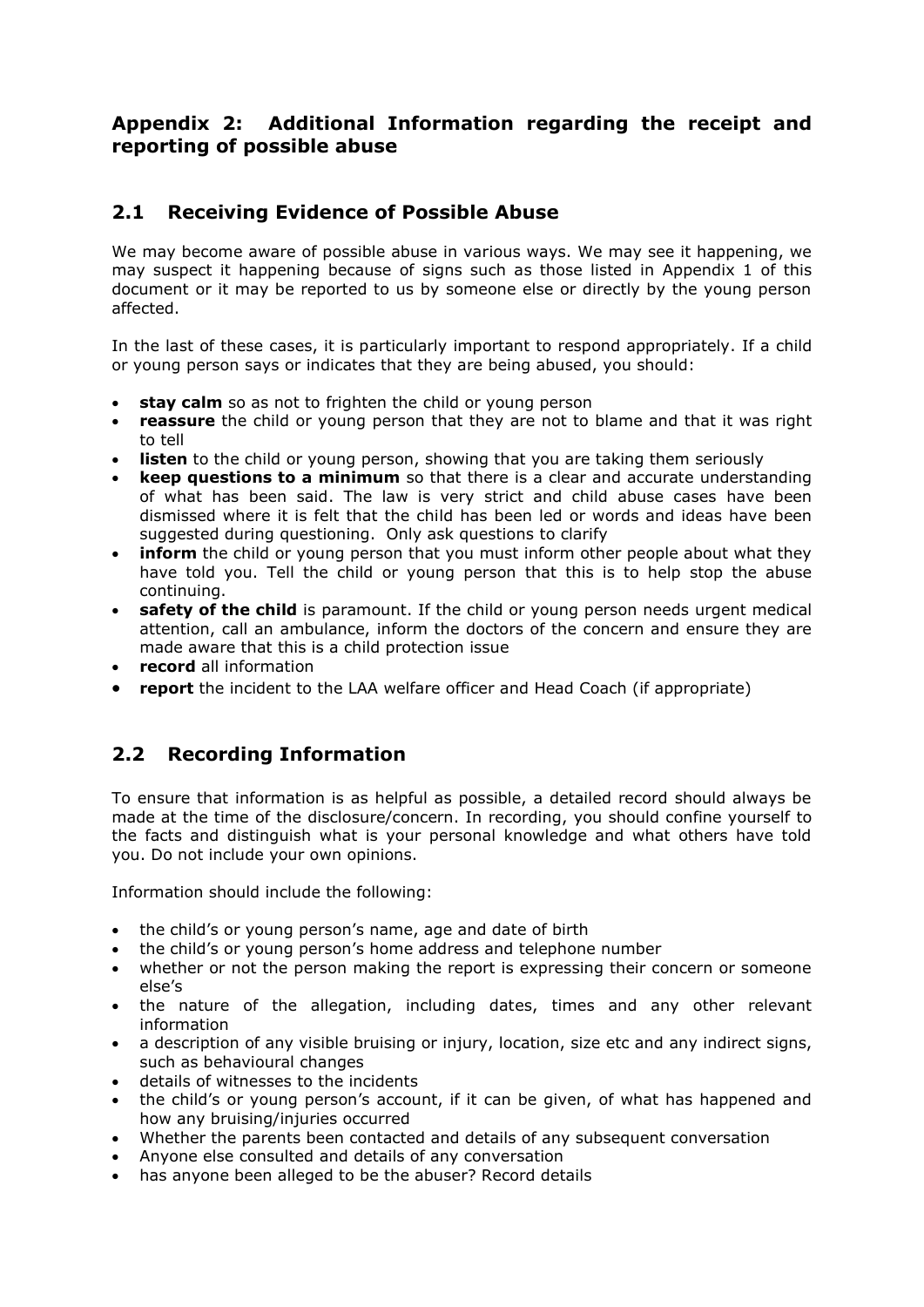## **2.3 Reporting the Concern**

All suspicions and allegations **MUST** be reported appropriately. It is recognised that strong emotions can be aroused particularly in cases where sexual abuse is suspected or where there is misplaced loyalty to a colleague. It is important to understand these feelings but not allow them to interfere with your judgement about any action to take.

LAA expects its coaches (including sports leaders), volunteers and members to discuss any concerns they may have about the welfare of a child immediately with the Head Coach in charge and subsequently to check that appropriate action has been taken.

If the LAA Welfare Officer(s) is not available, you should take responsibility and seek advice from the NSPCC helpline, the duty officer at your local social services department or the police. Telephone numbers can be found locally.

As mentioned previously in this document, LAA are not child protection experts and it is not their responsibility to determine whether or not abuse has taken place. All suspicions and allegations must be shared with professional agencies that are responsible for child protection.

Social services have a legal responsibility under The Children Act 1989 to investigate all child protection referrals by talking to the child and family (where appropriate), gathering information from other people who know the child and making inquiries jointly with the police.

#### **NB: If there is any doubt, you must report the incident: it may be just one of a series of other incidences, which together cause concern**

Any suspicion that a child has been abused by an employee or a volunteer should be reported to the LAA Welfare Officer and / or the Head Coach who will take appropriate steps to ensure the safety of the child in question and any other child who may be at risk. This will include the following:

- A referral to the social services department
- Contacting the parent/carer of the child as soon as possible following advice from the social services department
- Notifying the Head Coach and the LAA Chairman to process any queries and enquires and implement any immediate disciplinary proceedings
- The LAA welfare officer(s) should also notify the relevant sport governing body
- If an LAA welfare officer is the subject of the suspicion/allegation, the report must be made to the Head Coach and the LAA Chairman.

Allegations of abuse are sometimes made sometime after the event. Where such allegation is made, you should follow the same procedures and have the matter reported to social services. This is because other children in the sport, or outside it, may be at risk from the alleged abuser. Anyone who has a previous conviction for offences related to abuse against children is automatically excluded from working with children.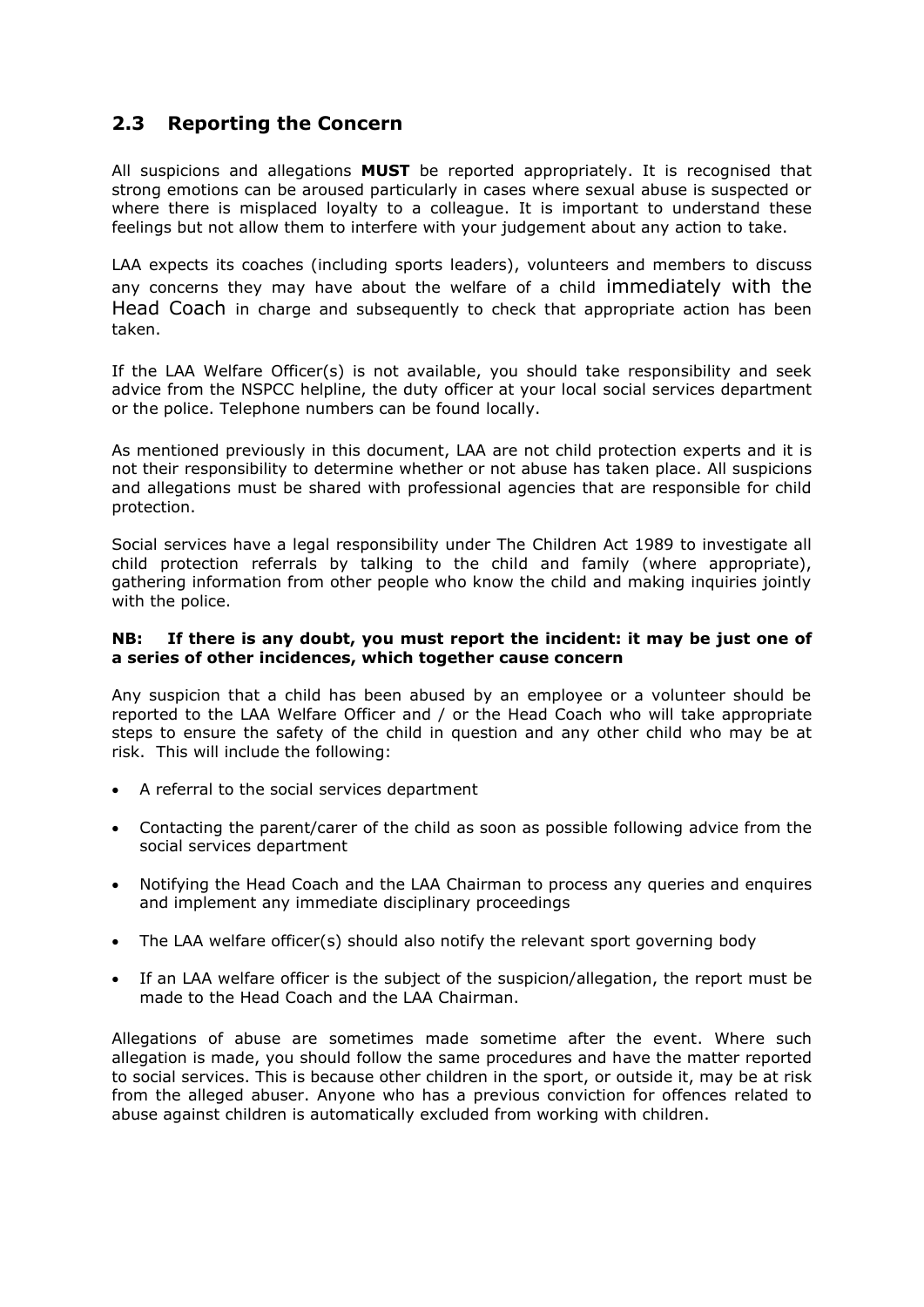#### **2.4 Concerns outside the immediate Sporting Environment (e.g., a parent or carer)**

If concerns are raised pertaining to issues / circumstances outside of LAA, you must:

- Report your concerns to the LAA welfare officer
- If the LAA welfare officer is not available, the person being told or discovering the abuse should contact their local social services department or the police immediately
- Social Services and the LAA welfare officer will decide how to inform the parents/carers
- The LAA welfare officer should also report the incident to UK Athletics (UKA) as the Governing Body. UKA The Governing Body should ascertain whether or not the person/s involved in the incident play a role in the organisation and act accordingly
- Maintain confidentiality on a 'need to know' basis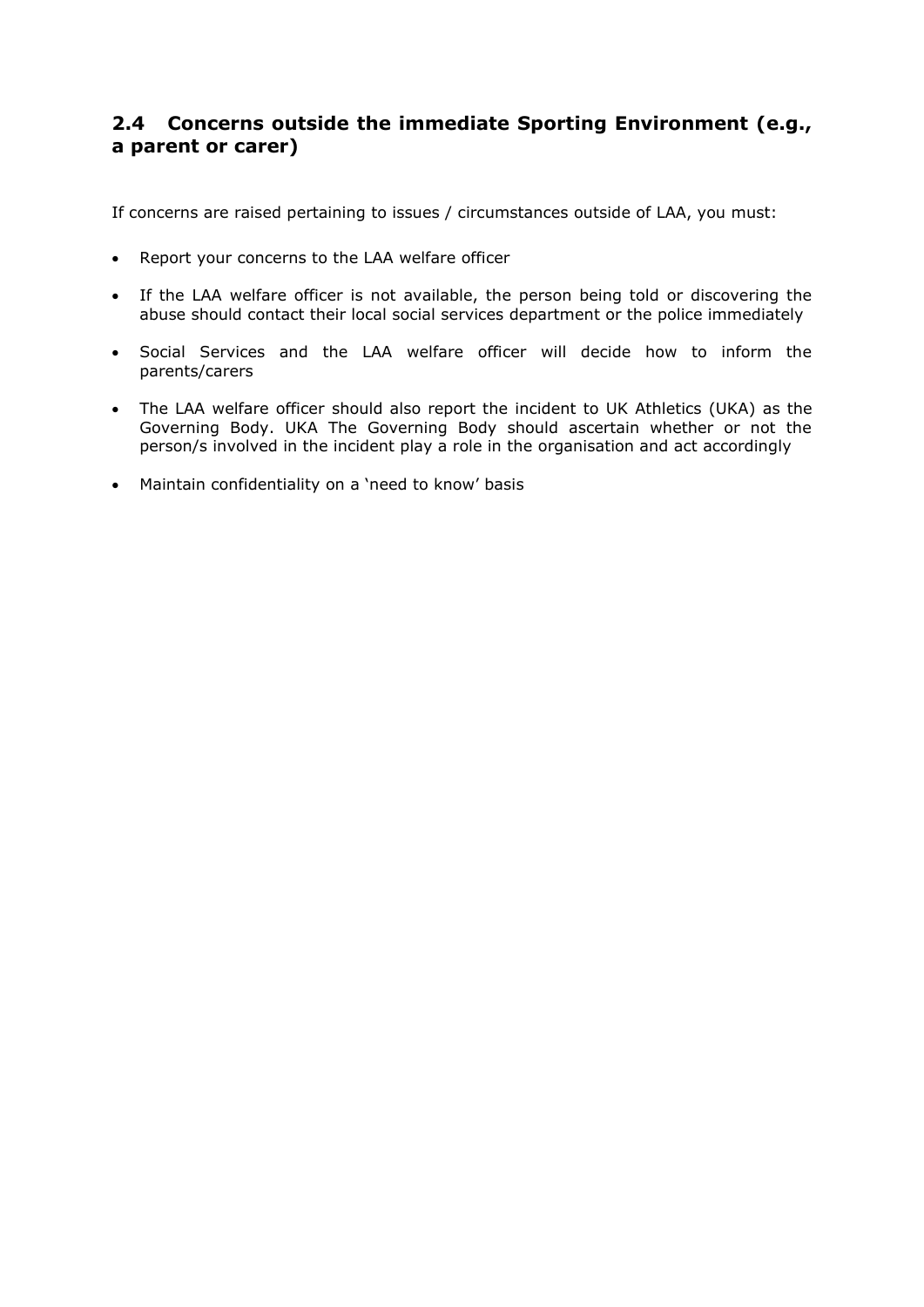## **Appendix 3: Recruiting individuals to work with / for LAA**

It is important that all reasonable steps are taken to prevent unsuitable people from working with children. This applies equally to all individuals who work / volunteer with and for LAA, both full and part time. To ensure unsuitable people are prevented from working with children and young people, LAA will take the following steps when recruiting:

#### **Controlling Access to Children**

- All staff and volunteers should complete an application form. The application form will elicit information about the applicants past and a self-disclosure about any criminal record.
- Consent should be obtained from the applicant to seek information from the Criminal Records Bureau in the form of a DBS check.
- Two confidential references, including one regarding previous work with children should be obtained. These references MUST be taken up and confirmed through telephone contact.
- Evidence of identity (passport or driving licence with photo)

#### **Interview and Induction**

All employees and volunteers will be required to undertake an interview carried out to acceptable protocol and recommendations. All employees and volunteers should receive formal or informal induction during which:

- A check should be made that the application form has been completed in full, including sections on criminal records and self-disclosures
- Their qualifications should be substantiated, preferably via England Athletics
- The job requirements and responsibilities should be clarified
- They should sign up to LAA's Code of Conduct
- Child Protection Procedures are explained, and training needs identified e.g., basic child protection awareness

## **Training**

In addition to pre-selection checks, the safeguarding process includes training after recruitment to help staff and volunteers to:

- Analyse their own practice against what is deemed good practice, and to ensure their practice is likely to protect them from false allegations
- Recognise their responsibilities and report any concerns about suspected poor practice and/or abuse
- Respond to concerns expressed by a child
- Work safely and effectively with children